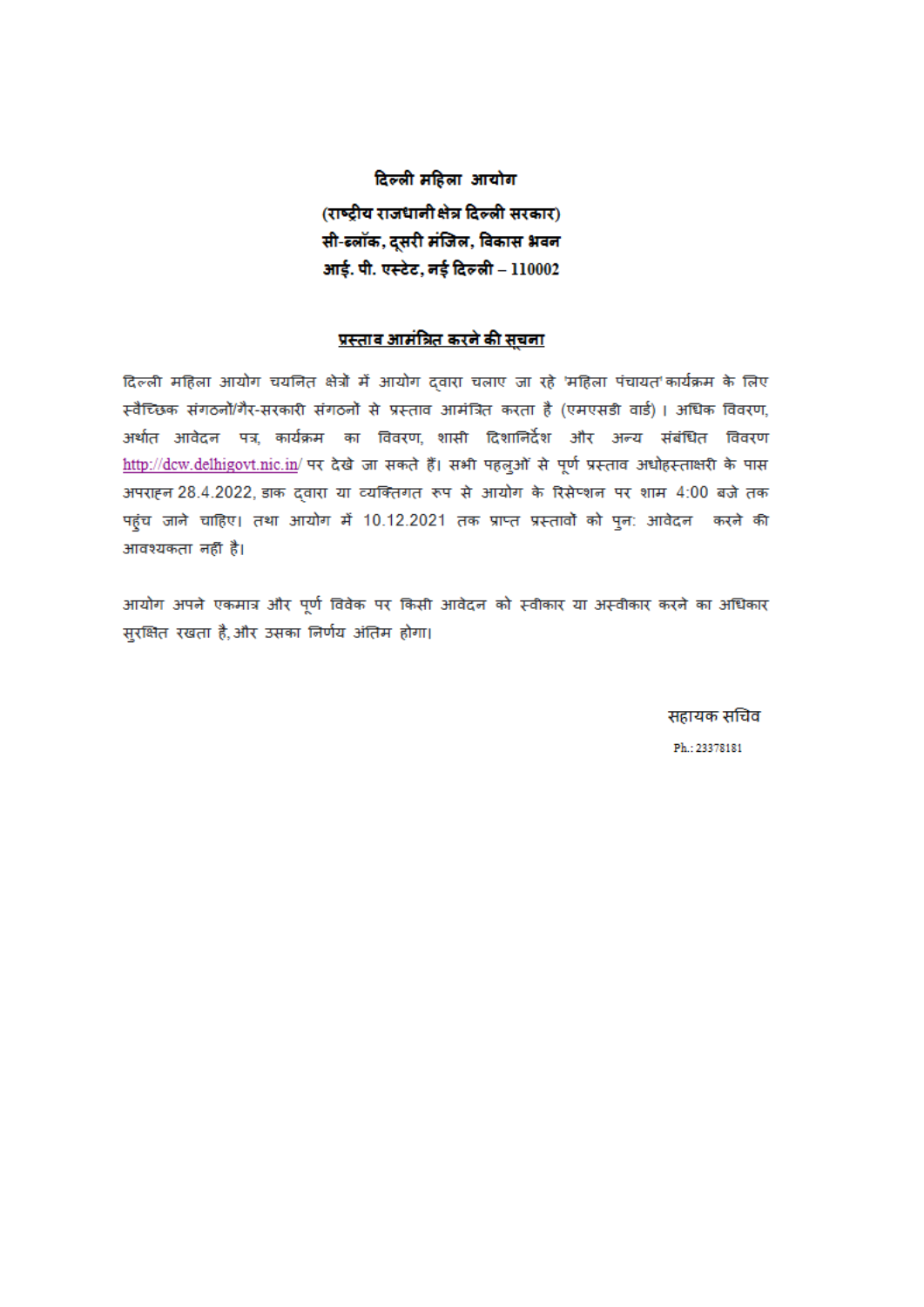#### **DELHI COMMISSION FOR WOMEN**

(Govt. of NCT of Delhi) 'C' Block, 2<sup>nd</sup> Floor, Vikas Bhawan, I.P. Estate, New Delhi - 110002.

#### **Notice Inviting Proposals**

The Delhi Commission for Women invites proposals from Voluntary Organisation/Non-Government Organisations for the 'Mahila Panchayat' Programme run by the Commission in selected areas (MSD ward wise). Further details, viz. Applications Form, details of the programme, the governing guidelines and other related details can be accessed at [http://dcw.delhigovt.nic.in/.](http://dcw.delhigovt.nic.in/) The proposals complete in all aspects, should reach the undersigned by 4:00 p.m. on 28.4.2022 either by post or personal deposit at the reception of the Commission. Further, Proposals which are already received in the Commission in this respect up to 10.12.2021 is not required to re-apply.

The Commission reserves the right to accept or reject an application at its sole and absolute discretion, and its decision shall be final.

> Assistant **Secretary** Ph.: 23378181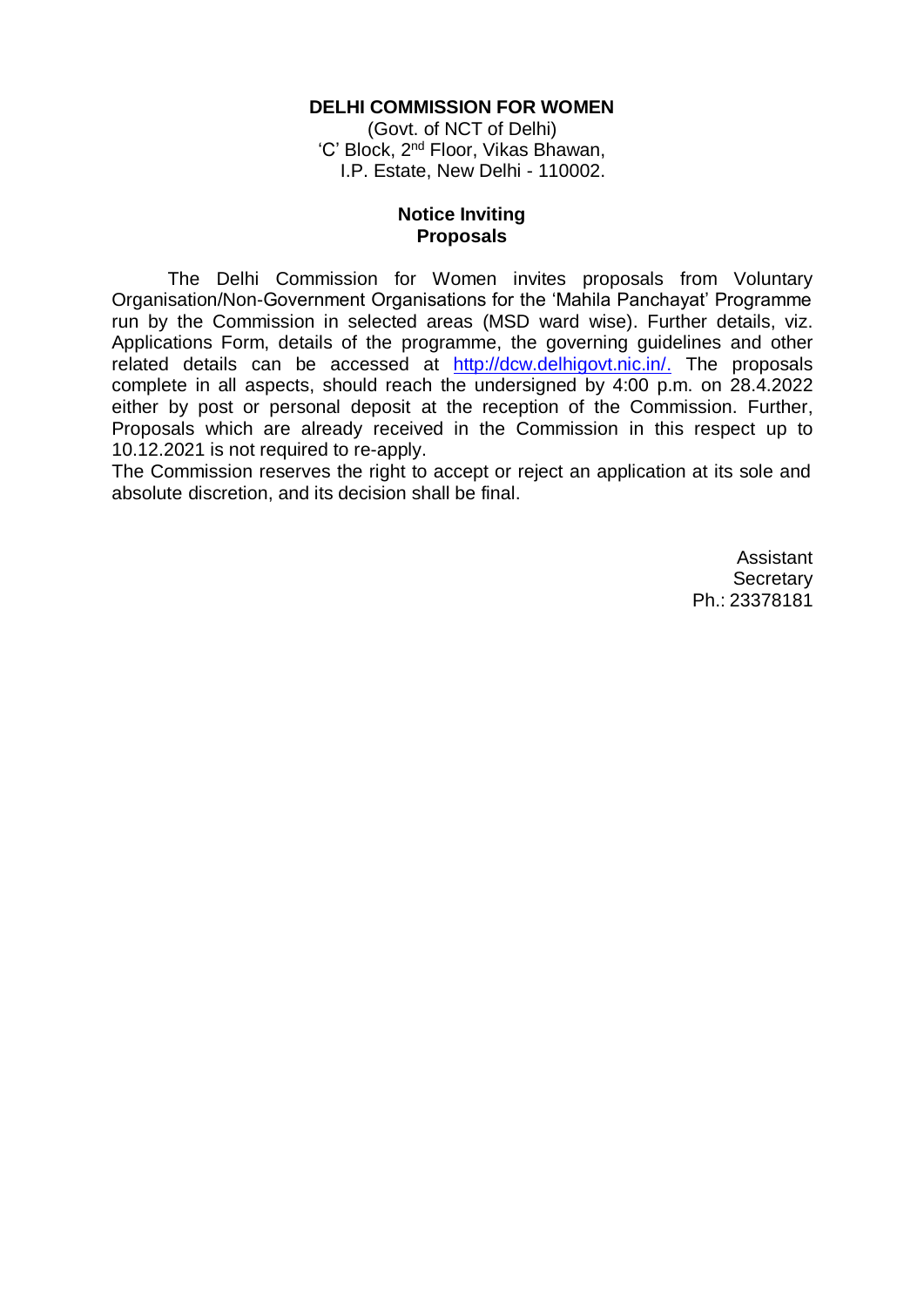# **DELHI COMMISSION FOR WOMEN MAHILA PANCHAYAT PROGRAMME**

Women in our society face multitude of problems and crimes. It has been the endeavor of the Delhi Commission for Women to reach out and provide support, create awareness and empower women in various aspects of their lives. While no single programme can address the critical situations that women face almost on a daily basis in Delhi, the programmes that are innovative in nature and women-centric in their content have the potential of delivering rich outputs and lasting impacts. One such programme, the Mahila Panchayat (MP) was launched by the Delhi Commission for Women Govt of NCT of Delhi in 2001. It is an initiative taken by the Commission for creating awareness, empowering women and redressing grievances at the community level. This programme is implemented in collaboration with Non Government Organizations (NGOs) and Community Based Organizations (CBOs) that are actively engaged in the development activities at grassroots- levels.

The Mahila Panchayat Programme being run by the Delhi Commission for Women (DCW) assumes great relevance as a facilitator for most vulnerable women who are otherwise unable to approach relevant authorities for resolution of their grievances. In each Mahila Panchayat, a group of community women are identified who lead the activities of the Panchayat in their area. Mahila Panchayat programme is innovative and unique in many ways. It ensures greater community participation in generating awareness as well as ensuring speedy delivery of justice, almost at the doorstep of women in distress.

While the scheme is excellent, it has been facing certain issues due to limited resources and limited outreach. The present Commission has decided to expand the program to ensure greater outreach and complete fulfillment of its mandate.

Each Mahila Panchayat will now be linked to a further network of grass-roots volunteers who are foot-soldiers of the Commission to spread awareness and carryout sensitization exercises. Following salient points are kept in mind while constituting a Mahila Panchayat in a particular area:

- $\checkmark$  The area should be an urban village, resettlement colony, unauthorized slums or such other human settlements with sizeable population. The area of impact for the Mahila Panchayat should have population of at least about 5000 for it to be considered appropriate for the programme.
- $\checkmark$  The people of the area can be generally excluded from high income group population, as they are mostly engaged in unskilled, semi-skilled or skilled but not so remunerative professions like rag-picking, rickshaw pulling, driving, small shop owners, daily wage labour etc.

# **Note: NGO applying for a area must have a running office and record of community work in the area**

# **Aims and Objectives –**

 To stop violence against women through awareness and action by changing valuesand attitudes in our society.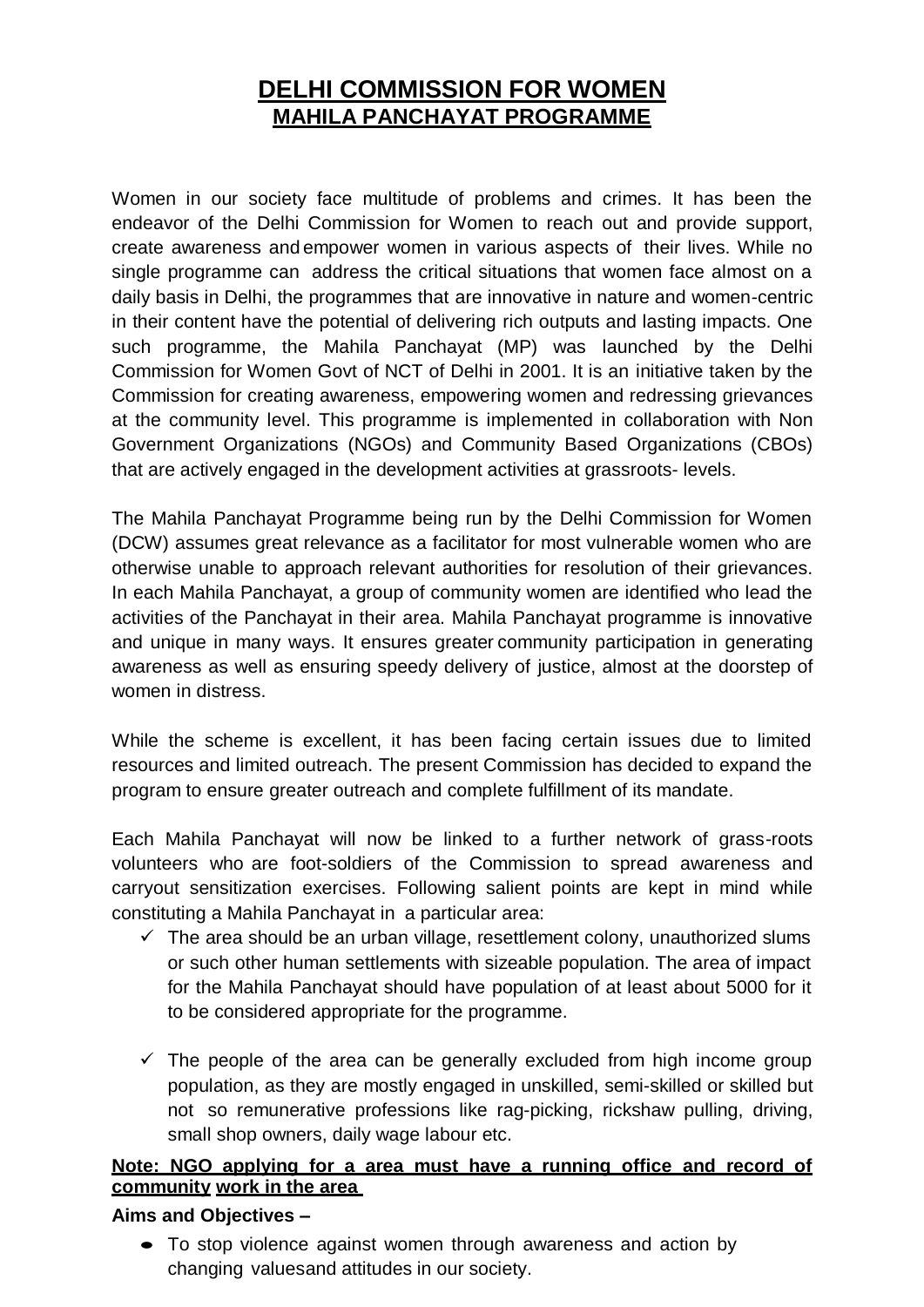- To build the capacity of grassroots women to become legally aware, gender sensitiveand non-judgmental, to listen with empathy to victims of violence against women.
- To assist women for legal action and seek legal aid when necessary.
- Follow up and process documentation of all the cases.
- To ensure strict adherence to SOPs laid down by the Commission.

**Nature of Volunteers** – Neighbourhood groups of women and men who volunteer with their time and inputs.

In each Mahila Panchayat Project there is one Panchayat Coordinator and at-least two Community Workers. The Commission shall be sole authority for determining the number ofcommunity workers in each mahila panchayat. These women are selected from the community, are trained by the Commission in the various laws pertaining to women and guided in the process of handling a case and counselling women in distress. While the Panchayat Coordinator is overall responsible for the area each Mahila Panchayat covers, the community worker will be responsible for a sub-area within the Mahila Panchayat's area.

# **ROLE OF PANCHAYAT COORDINATOR:**

- $\bullet$  Identifying volunteers to strengthen Panchayat.
- Ensuring maximum outreach of Mahila Panchayat at grassroots level.
- Handle casework and counsel women to know their legal rights to take decisions.
- Organize atleast one Mahila Panchayat and one Community Meeting once in a week.
- Documentation of each case/complaint.
- Development of gender sensitive perspective and legal awareness amongst thecommunity.
- Extend maximum possible support to victims of violence and injustice.
- Ensuring proper record keeping of the panchayat.
- To organize Legal Awareness Camps in community atleast once every month.
- To attend training programmes from time to time.
- Any other work assigned by the Commission from time to time.

# **ROLE OF COMMUNITY WORKER:**

- To assist the Panchayat Coordinator in organizing panchayat meetings, communitymeetings and legal awareness camps.
- To assist Panchayat Coordinator for ensuring maximum outreach of Mahila Panchayatat grassroots level.
- Identify, document and report cases/complaints of aggrieved women within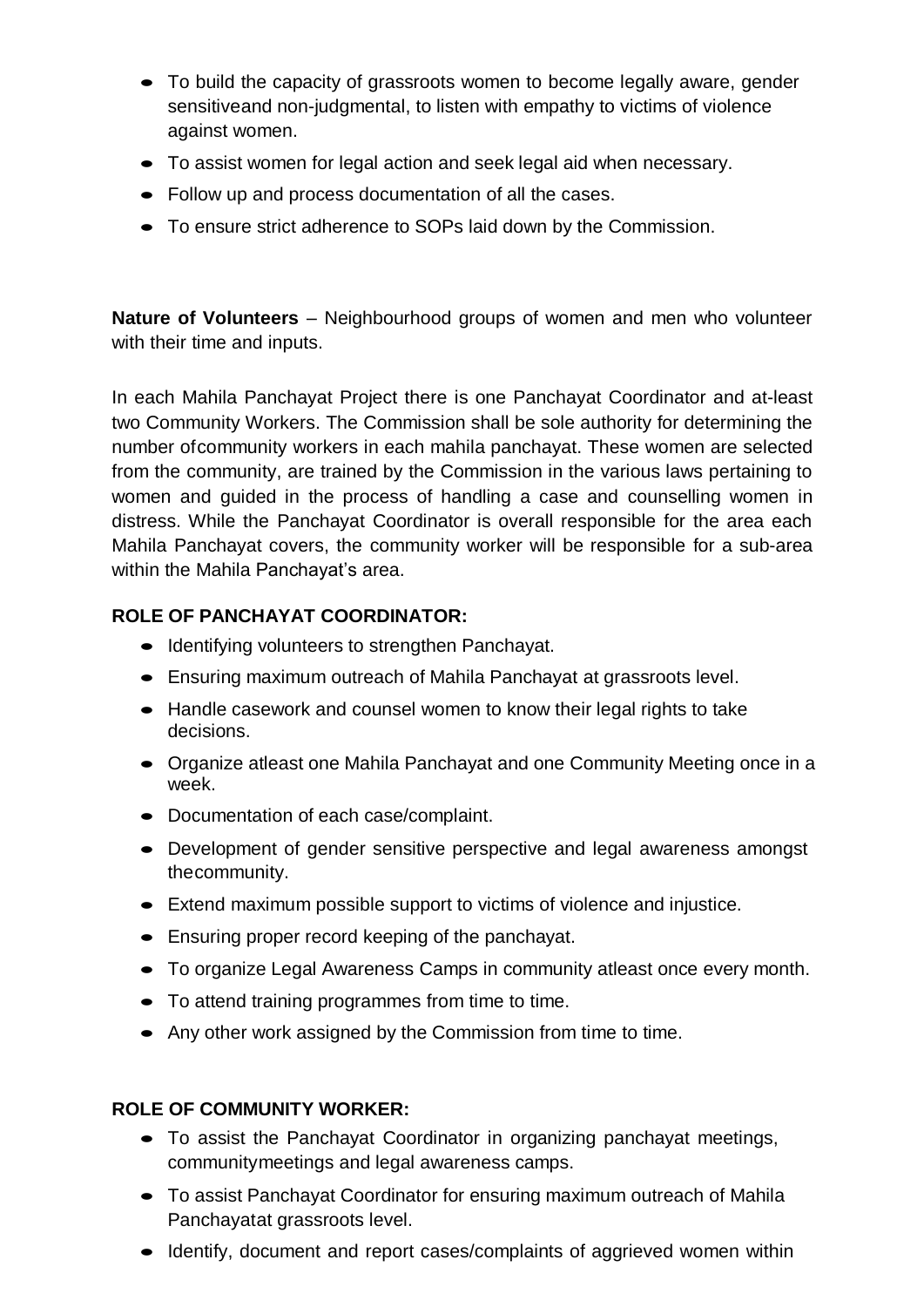themahila panchayat area.

- Mobilize and motivate their women to attend the Mahila panchayat's meetings.
- To help Panchayat Coordinator in maintaining all records and documentation relatedto Mahila Panchayat Programme.
- To attend training programmes from time to time.
- Any other work assigned by the Commission from time to time.

The target of the Commission is to form a wide a network of MPs all over Delhi. As decided the Mahila Panchayat programme would be further extended in the next financial year also. The list of areas and proposed budget may kindly be considered while extending the MP programme and allocating the project to various NGOs.

# **Eligibility Criteria for Non-Government Organizations/Voluntary Organizations**

- The Voluntary Organizations/Non Government Organizations, after its registration, should be active in their chosen field for at least 3 years. However, this requirement may be relaxed in the case of VOs/NGOs/CBOs promoted by or associated with persons, who have distinguished themselves in public affairs/community welfare programmes/women welfare and empowerment programmes in the NCT of Delhi.
- The organization should have experience of working in the relevant or related area(s).
- It should be having an office premises, owned or rented, assets of at least Rs.1.00 lakhfor applying for 01 Mahila Panchayat and assets of Rs.3.00 lakhs for applying for up to 04 Mahila Panchayats and personnel having experience of grass root level work.
- $\bullet$  It should not be run for profit of any individual or body of individuals.
- $\bullet$  Its services should be open to all without discrimination on the basis of caste, creed orreligion.

The Commission reserves the right to relax one or more conditions at its sole and absolute discretion in exceptional circumstances on a case to case basis. Its decision shall be final.

# **Eligibility Criteria for Program Staff:**

- 1. **Panchayat Coordinator –** Master of social work(MSW) with adequate experience in relevant field or Bachelor of social work(BSW) with at-least 3-5 years experience of community filed work.
- 2. **Community Worker –** Graduation with adequate experience in relevant field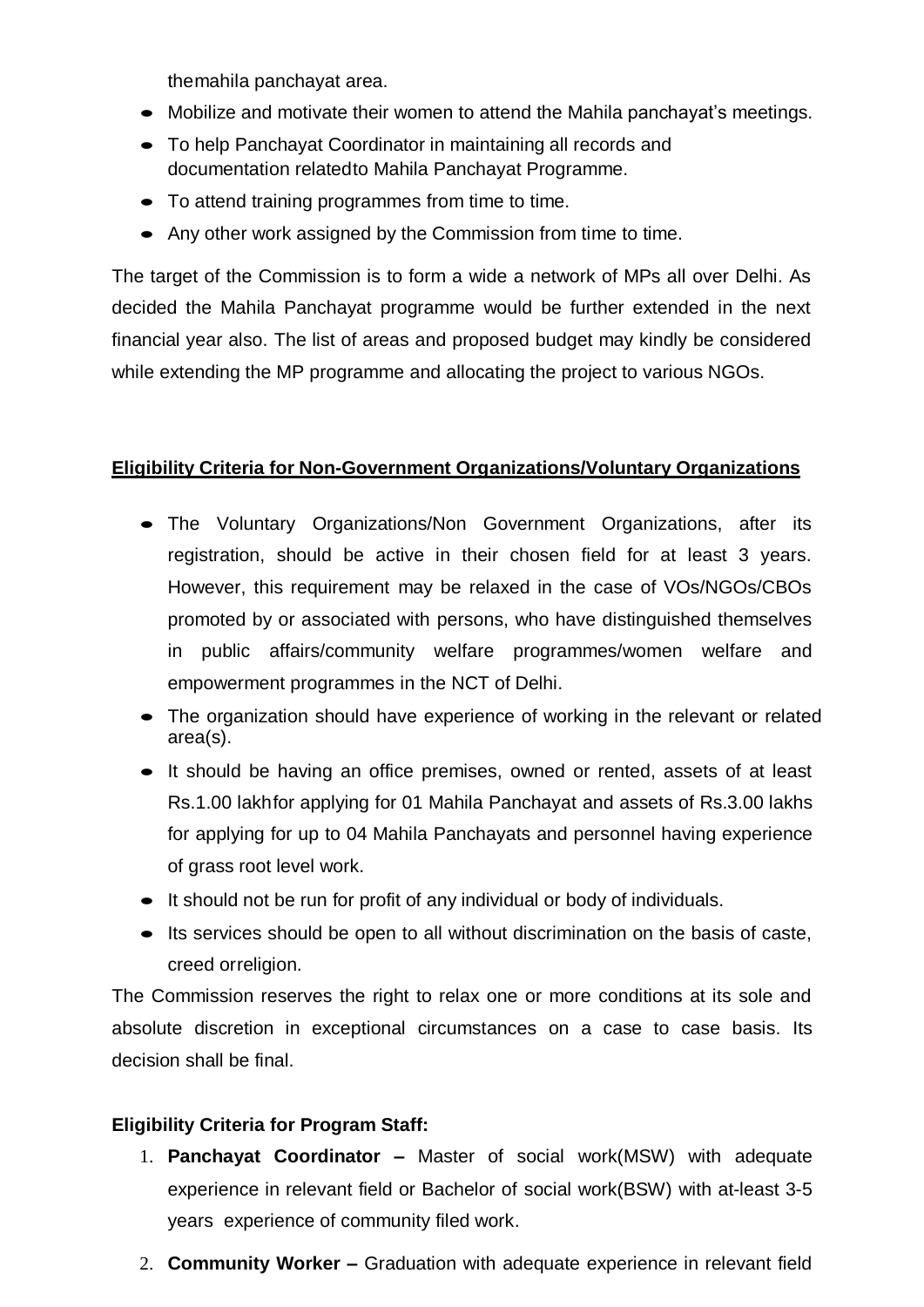or 12<sup>th</sup> Pass with at-least 3-5 years experience of community filed work.

3. The Commission reserves the right to relax one or more conditions at its sole and absolute discretion in exceptional circumstances on a case to case basis. Its decision shall be final.

# **Documents to be submitted:**

Applications should be submitted in a prescribed Performa and should contain the following information/documents:

- 1. Details of Voluntary Organization/Non-Government Organization/Community Based Organization and the proposal for Mahila Panchayat programme in the Prescribed Application Format;
- 2. Copy of Registration Certificate;
- 3. Copy of Memorandum of Association/Articles of Association;
- 4. Annual Reports of the NGO of last three years;
- 5. Quarterly Report of Mahila Panchayat program for the last three years if the NGO iscurrently running the Mahila Panchayat Program.
- 6. Audited Statements of last three financial years;
- 7. Details of programmes that the NGO has/is executed/executing during the last three years along with documents to verify that the programmes have been/are being successfully implemented;
- 8. Performance certificates/other documents to support that the VO/NGO has successfully implemented/is implementing the project/programme for which grant hasbeen received from other agencies;
- 9. Certificate to the effect that the VO/NGO has not obtained or applied for grants for the same purpose or activity from any other ministry or department of Govt of India/State Government/Delhi Government;
- 10. An undertaking to the effect that the VO/NGO/CBO has not been blacklisted by the any ministry/department/agency of the government (Central or State).

# **Performance Guaranty & Penalty for Non-Performance:**

Performance Undertaking shall be submitted by the implementing VOs/NGOs. Action would be taken for non-performance in order to ensure that only performing NGOs receive assistance. The legal conditions to be imposed on the NGOs can be included in a draft agreement to be signed by the NGO before release of grant or can be determined in course of operationalisation of the program. In the event of unsatisfactory performance, one or more ofthe following steps could be taken:

i) Cancellation of allotment of the programme to the VO/NGO and recovery ofthe grant already released and/or non-release of further installments;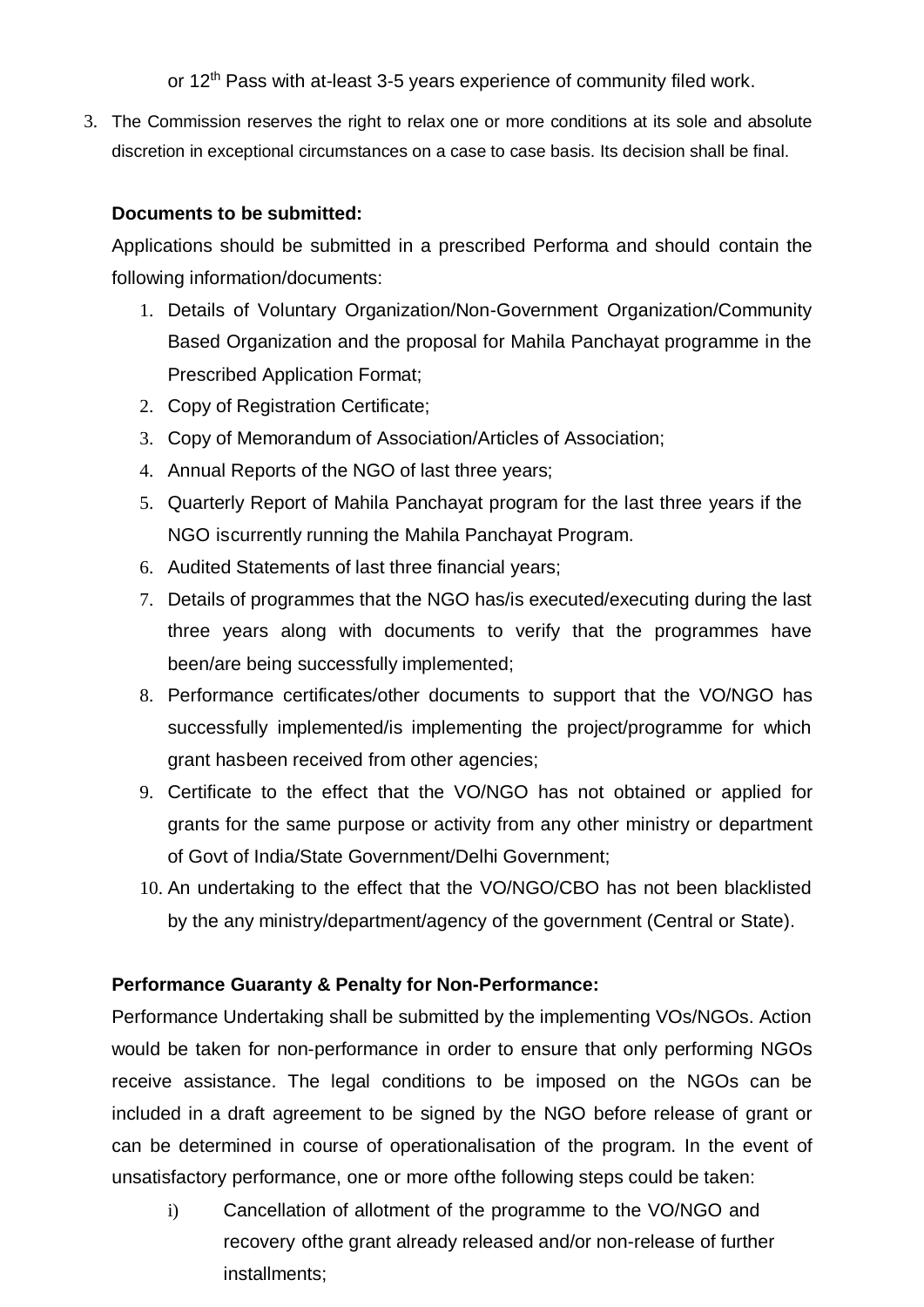- ii) Discontinuance of funding in subsequent years;
- iii) Black listing for period as deemed appropriate by the Commission.

The Commission reserves the right to decide at its sole and absolute discretion and itsdecision shall be final.

# **Scrutiny and inspection of the NGOs:**

The Commission shall make an inspection of the NGOs office premises and verify the records. The organization shall make available all the records and materials that may be called for this purpose by the visiting team. Any discrepancy in the documents submitted to the Commission which may not corroborate with the inspection report shall not entitle the organization to be part of the programme.

## **Sanction of the programme and Memorandum of Understanding:**

Once the formal orders sanctioning a programme is allotted to an organization, a Memorandum of Understanding is to be entered into with the Commission. The NGOs shall all bear the cost involved in procuring the stamp paper etc.

#### **Costs, guidelines, norms and yardsticks:**

- The Commission has the sole authority for determining the quantum of assistance to be provided to an organization for a particular programme which involves the association of a voluntary/ non-government organization. Its decision shall be final and binding.
- Minimum Wages for Skilled Workers and Semi-Skilled Workers shall be applicable for Panchayat Coordinator and Community Worker respectively.
- Unit costs are standardized for similar programmes.
- No capital expenditures/creation of fixed assets are permitted out of the grants from Commission.
- The Commission does not provide for transport to the office bearers of the organization for attending meetings held in the Commission or elsewhere etc but transportation costs for those employees where adequate justifications are provided and if it forms part of the standardized budget, are allowed at the sole discretion of theCommission or any officer designated by it on case to case basis.
- Rentals are permitted where they were part of the main core of the standardized cost, namely, to set up an office to hold training, networking and mahila panchayat meetings.
- The Commission has the sole authority for determining the schedule of payment and installments of financial assistance to be released by the Commission.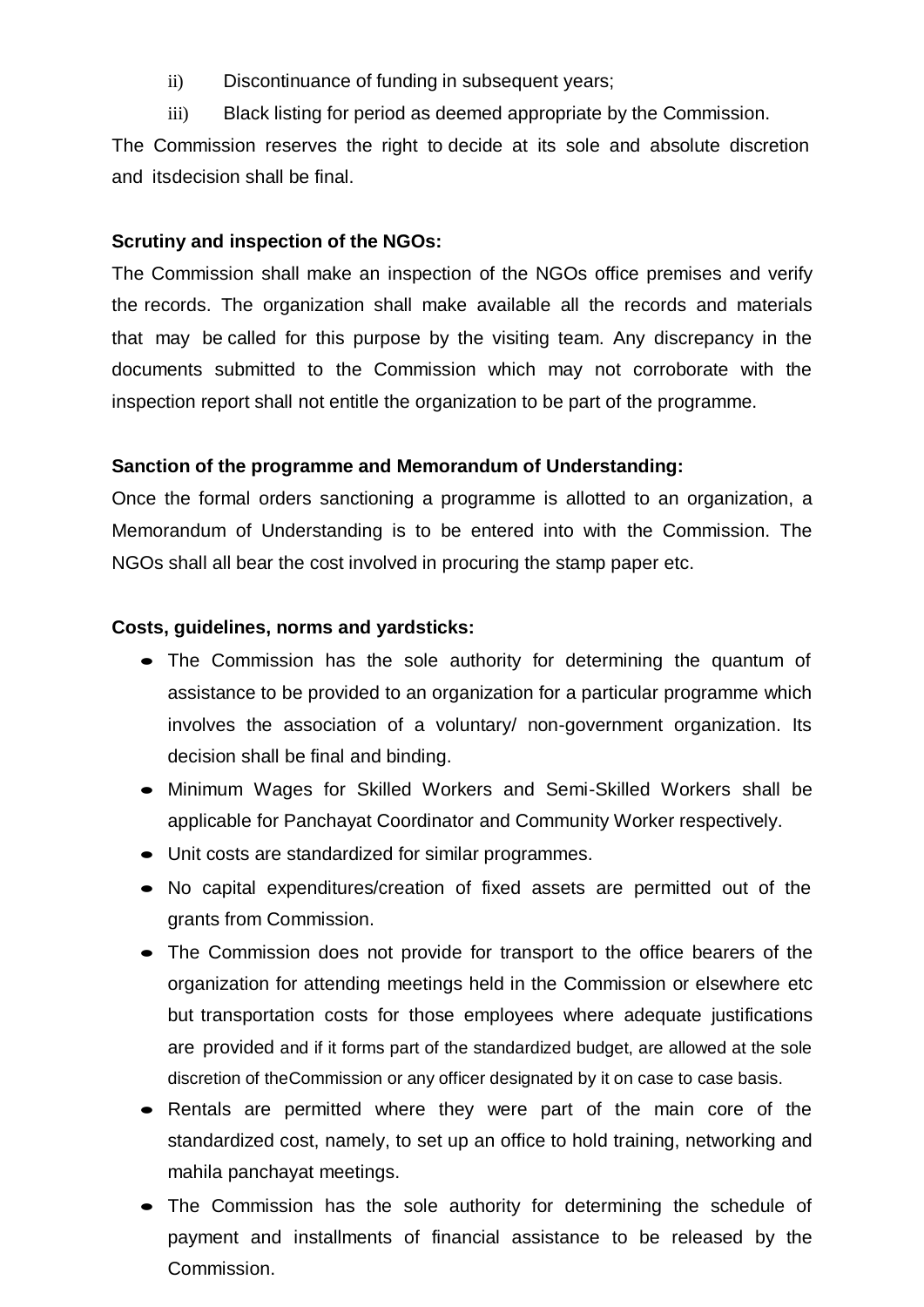# **Maintenance of Accounts and financial monitoring:**

Accounts will be maintained by the voluntary organization strictly in accordance with the laiddown norms/guidelines as well as those issued by the Delhi Commission for Women from time to time. Any variation/violation of the guidelines or/and terms and conditions will surrender the sanctioned programme. NGOs have to get internal accounting completed and to submit financial statements for the period that the Commission may demand, to facilitate obtaining next installment.

The accounts of the NGO for the programme shall be open to audit by the Delhi Commission for Women through its officials or any agency authorized by the Commission to do so on its behalf. Any discrepancy/misappropriation of funds released by the Commission shall be recoverable/deductible.

## **Qualitative and quantitative reports:**

Qualitative and quantitative reports in respect of the programme are to be submitted by the organization as per terms and conditions specified by the Commission from time to time.

#### **Monitoring/Evaluation:**

The programme shall be open for monitoring by the Commission or any agency authorizedby it for the purpose. The observations/recommendations that may come up during the monitoring is binding on the NGO.

The programme shall also be open for evaluation by the Commission or any other government agency/department or any organization authorized for this purpose by the Commission. The NGO shall extend all cooperation for the evaluation during the tenure ofthe programme or after completion of the programme period.

# **Application Form for Submission for Proposal for Mahila Panchayat Programme**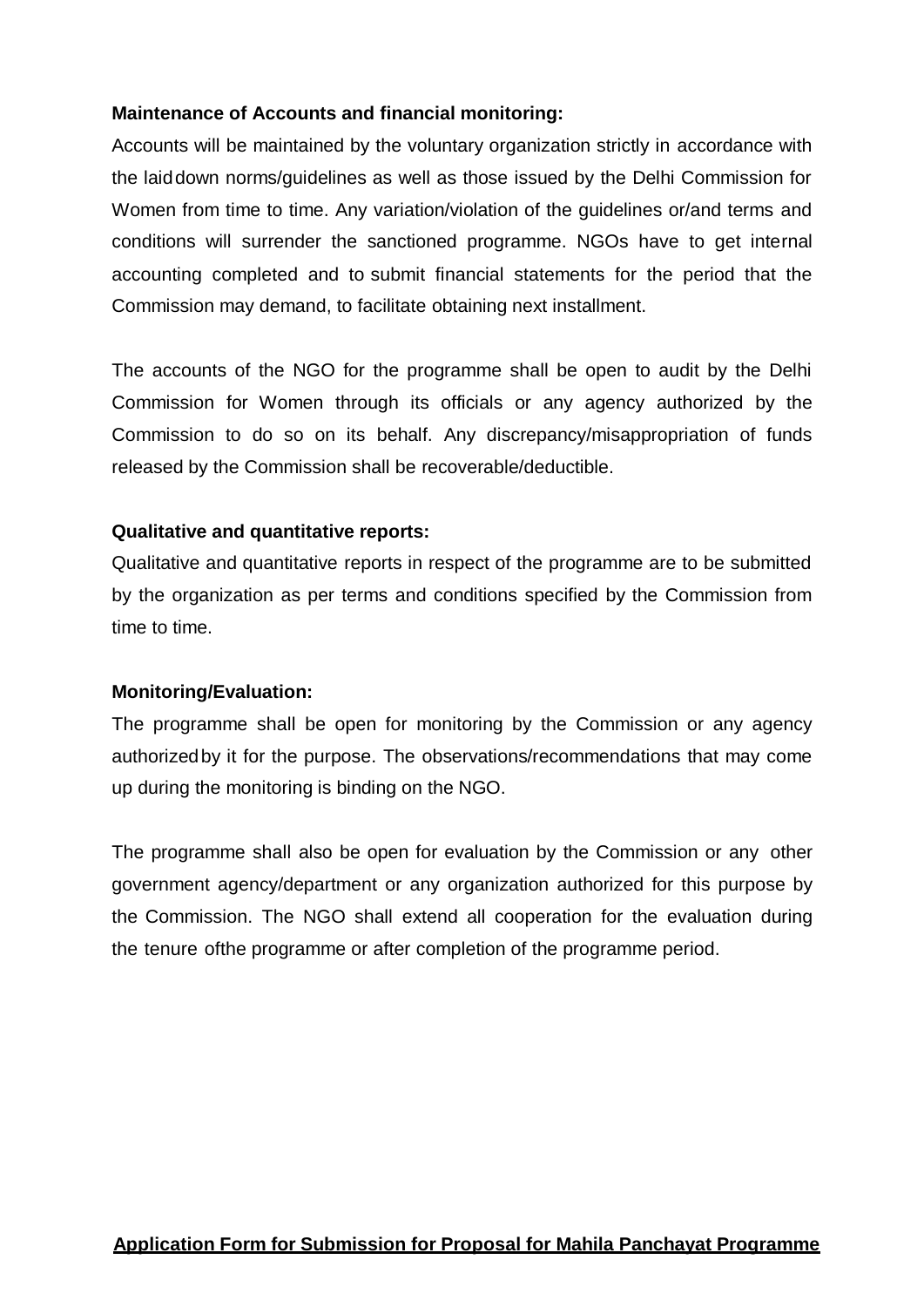# **Part - I**

### **Details of the Voluntary Organization/ Non-Government Organization/CommunityBased Organization**

- 1. Name of the VO/NGO/CBO
- 2. Registered Address
- 3. Permanent Postal Address
- 4. Whether the office premises are owned/rented/leased
- 5. Registration Number of VO/NGO, date, State and Act under which registered
- 6. Name of Office bearers
- 7. Principal Executive Officer
- 8. Sources of Fund: (Own/Govt./Others)
- 9. Experience: (Details of past experience including other programmes/projects)
- 10. Assets (Land, building, equipment, machinery, vehicles etc)
- 11. Audited expenditure statements for last three years
- 12. Bank particulars
- (a) Name and Address of Bank(s)
- (b) VO/NGO/CBO Account No(s)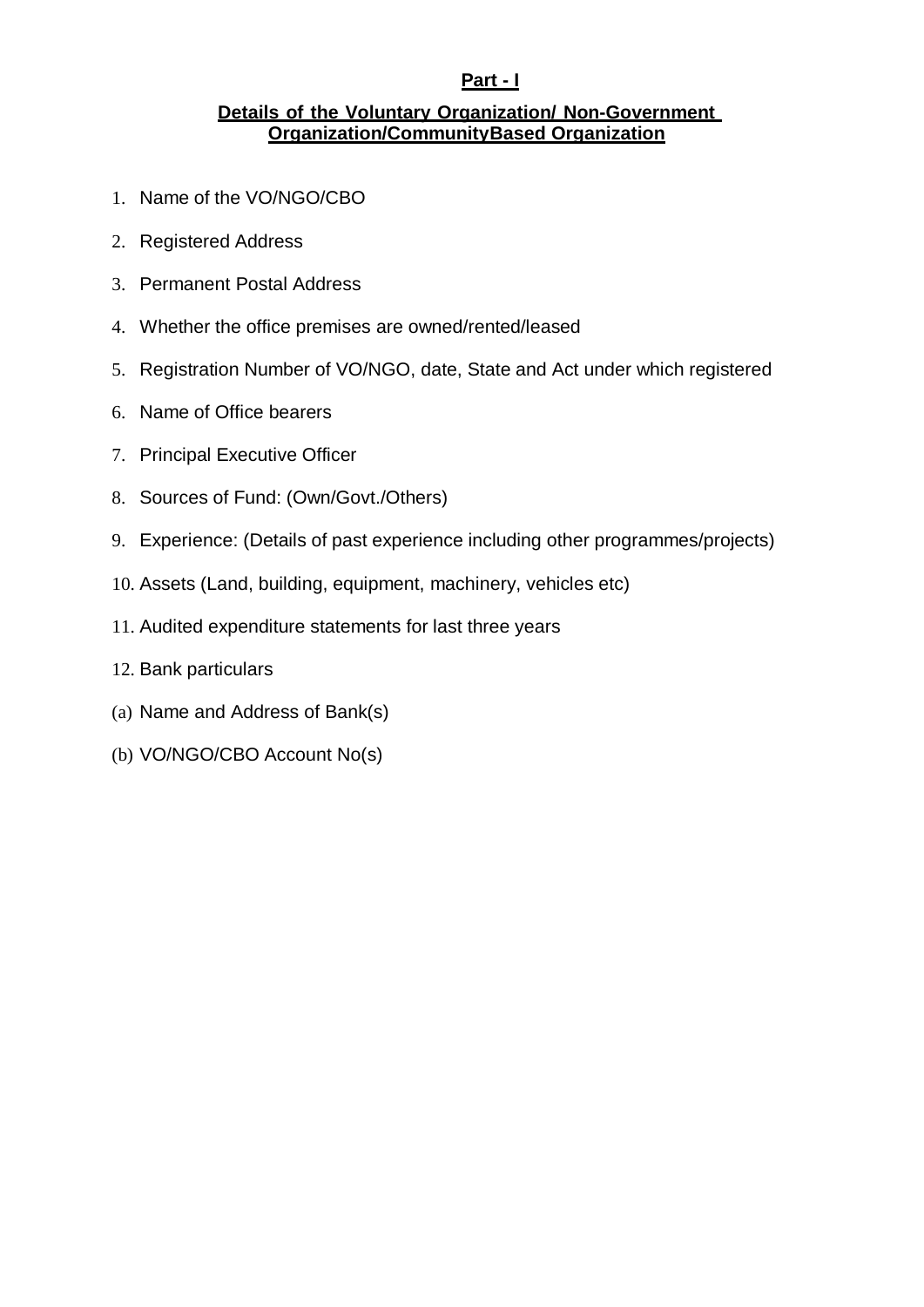# **Part – II**

#### **Details of the proposal for Mahila Panchayat programme<sup>1</sup>**

- 1. No of proposed Mahila Panchayats:
- 2. Area(s) with revenue district(s); police district(s); assembly

constituency(s);municipal ward(s) and concerned police station(s):

- 3. Address(s) of proposed office(s), if any:
- 4. Details of proposed staff, if any:
- 5. Past experience of running Mahila Panchayats /voluntary work at community level:

#### 6. Other relevant details for the proposal

- 7. Website link of the organization, if any.
- 8. Details of Programme(s) being presently run by your organization during the last three years in Delhi in the following format (please provide separate details for each programme, if number of programme is more than one):
	- a. Address of the programme center
	- b. Details of activities being carried out in the programme center
	- c. Date since which the programme center has been running
	- d. Source of funds

e. Details of staff/ volunteer engaged with the center along with their qualification, designation and roles/responsibilities

- f. Police Station concerned.
- g. Assembly Constituency
- h. Municipal Corporation Ward no.
- i. Weblink/Screenshot of google map location of the programme center.
- 9. Details of the Chief Functionary/ HOD and the governing body members of the organization in the following format:
	- a. Name and residential address
	- b. Contact number
	- c. Email id
	- d. Qualification
	- e. Occupation
	- f. Details of FIR/court case (if any)
- 10. Local Volunteer/staff/worker details of the programme center in the following format
	- a. Name
	- b. Age
	- c. Contact number
	- d. Address

<sup>&</sup>lt;sup>1</sup> Give details separately for each proposed mahila panchayat